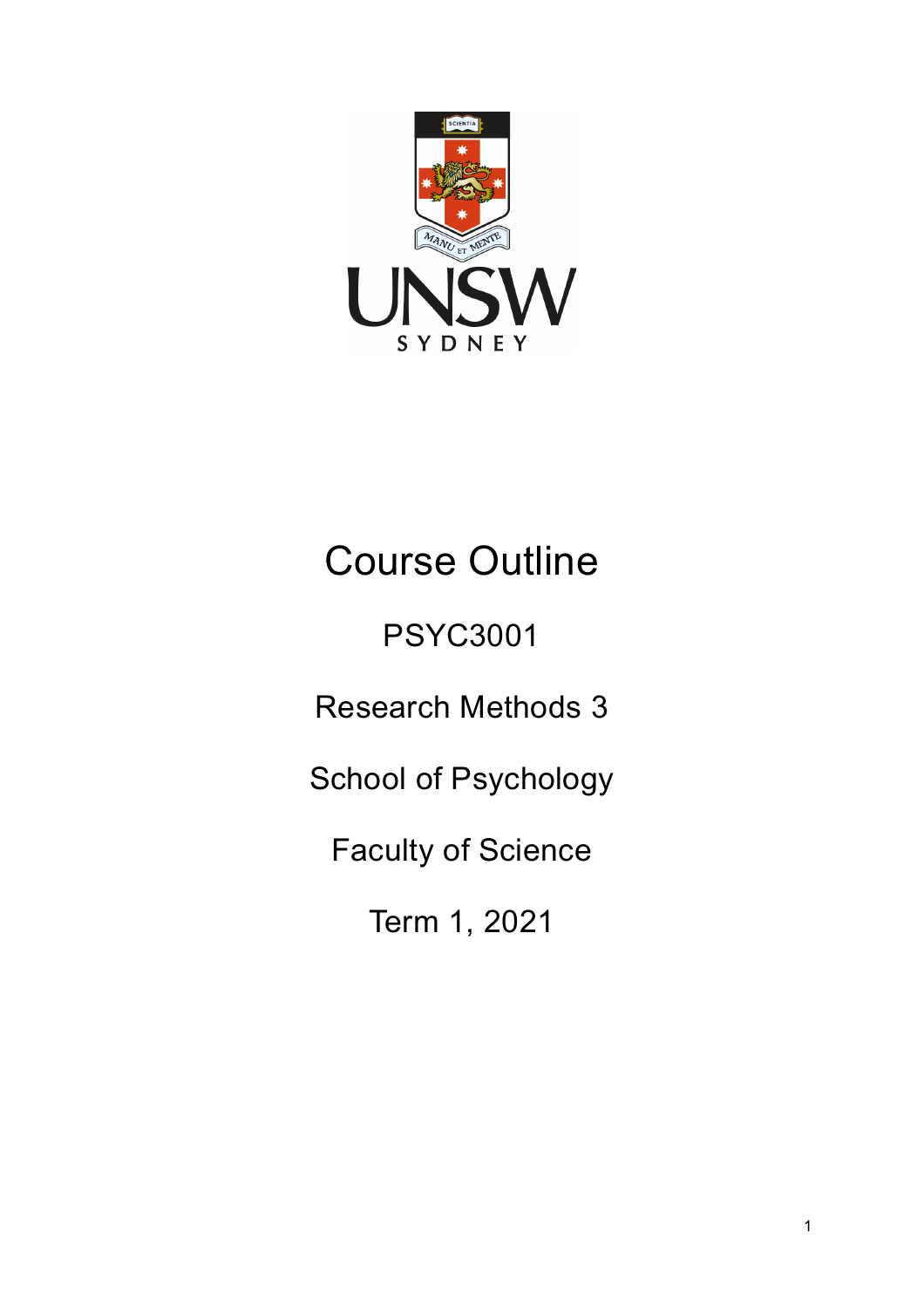# **1. Staff**

| <b>Position</b>       | <b>Name</b>         | Email                        | <b>Consultation times and</b><br>contact details      |
|-----------------------|---------------------|------------------------------|-------------------------------------------------------|
| Course<br>coordinator | Dr Sonny Li         | sonny.li@unsw.edu.au         | By appointment and<br>email.<br>Office: Mathews 1108. |
| <b>Tutors</b>         | Miranda Chilver     | m.chilver@unsw.edu.au        |                                                       |
|                       | Nicholas Kennedy    | nicholas.kennedy@unsw.edu.au |                                                       |
|                       | Jodie Kidd          | j.kidd@unsw.edu.au           | By appointment                                        |
|                       | Anagha Kaluve       | a.kaluve@unsw.edu.au         | and email.                                            |
|                       | Jodie Pestana       | j.pestana@unsw.edu.au        |                                                       |
|                       | Catherine Viengkham | c.viengkham@unsw.edu.au      |                                                       |

#### **Enquiries and Consultation**

- *Email is the preferred method of communication with course personnel. Use your student UNSW email account and include your student ID.*
- *Contact Dr Li if you have any special learning needs which may affect your access to this course or your ability to undertake any of the assessments. If you are registered with UNSW Equitable Learning Service, you are required to provide your Letter of Support at the commencement of the course, or within one week of receiving your learning and assessment adjustments.*

# **2. Course information**

| Units of credit:                       | 6                                                                                                                                                                                                                                                                                                                                                                                                                                                   |
|----------------------------------------|-----------------------------------------------------------------------------------------------------------------------------------------------------------------------------------------------------------------------------------------------------------------------------------------------------------------------------------------------------------------------------------------------------------------------------------------------------|
| Pre-requisite(s):                      | Prerequisite: PSYC2001.<br>PSYC3001 is compulsory for students undertaking a major in<br>psychology. Students are required to have completed PSYC2001 (or<br>similar approved course at another university) and are assumed to<br>have a basic understanding of inferential statistical procedures and<br>research design. Students are expected to be competent in carrying<br>out simple data analyses using a statistical package, such as SPSS. |
| <b>Teaching Times and</b><br>Locations | PSYC3001 Timetable<br>Lectures and Tutorials begin in Week 1.                                                                                                                                                                                                                                                                                                                                                                                       |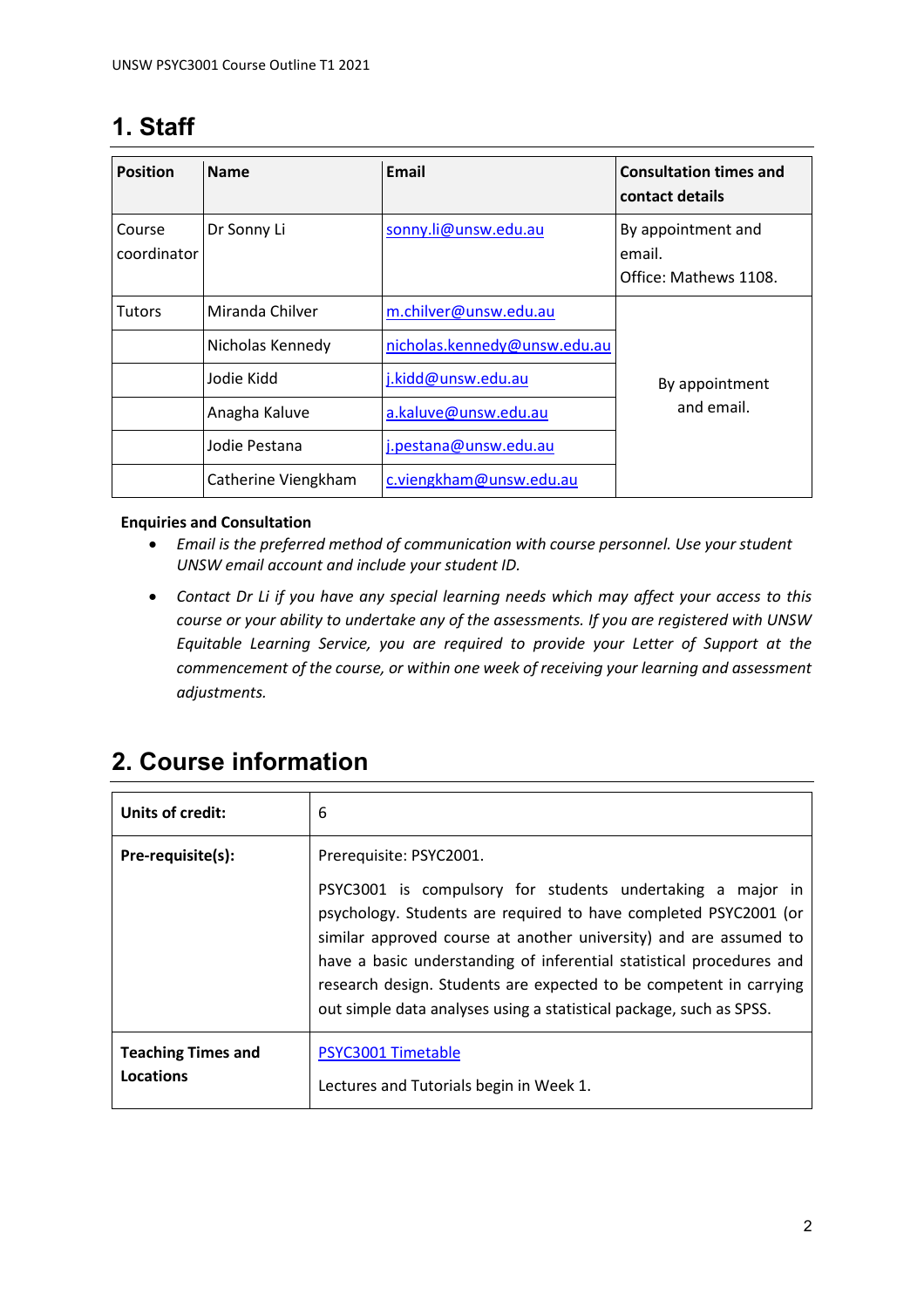### **2.1 Course summary**

The course deals with various experimental designs involving between- and within-subjects factors, for which some form of analysis of variance is an appropriate method of data analysis. Particular emphasis is placed on the use of simultaneous test procedures and simultaneous confidence intervals to produce coherent analyses of data from complex experiments.

Course Topics:

- 1. The two-group randomised experiment. Review of statistical inference on a comparison between two means: hypothesis tests and confidence intervals. Levels of inference: confidence interval inference, directional inference, inequality inference. Inferential errors - Type I, Type II and Type III errors, non-coverage errors. Practical equivalence inference.
- 2. The problem of multiple comparisons with more than two groups. Monte Carlo sampling experiments. Logical and statistical dependence among comparisons. Error rate units: Percomparison error rate and familywise error rate. Error rates for individual t-test of maximal comparison when  $J > 2$ .
- 3. Controlling the familywise error rate for test of the maximal comparison. The Tukey (Honestly Significant Difference) multiple comparison procedure (MCP) based on the range of means. Properties of the Tukey simultaneous test procedure (STP) and simultaneous confidence interval procedure (SCI).
- 4. Single-factor fixed-effects ANOVA model. Effect parameters, effect size and levels of inference. Partition of variation and degrees of freedom. The standard ANOVA-model analysis. Assumptions. Central and non-central *F* distribution. Heterogeneity inference.
- 5. Contrasts on effect parameters and population means. Simple and complex contrasts. Contrast statistics. The sampling distribution of the sample value of a single planned contrast. CI and directional inference on a single planned contrast – unstandardised and standardised effect size. Scale of contrast coefficients.
- 6. Controlling the familywise error rate with the *F* STP. The maximal contrast. The Scheffé SCI procedure. Coherence and consonance. Carrying out an *F*-based analysis with PSY. Unstandardised and standardised CIs.
- 7. Planned vs post hoc analyses. Alternative to the *F* STP for planned contrast analyses. The Bonferroni-*t* procedure: tests and CIs on planned contrasts. Using PSY to carry out Bonferroni *t* analyses.
- 8. Simultaneous vs sequential MCPs. Comparison of simultaneous MCPs: Scheffé, Bonferroni and Tukey procedures. Examples of sequential MCPs that do not control FWER - 'protected' *t*-test procedures.
- 9. Orthogonal contrasts. Properties of orthogonal contrasts. Controlling the per-contrast error rate (PCER) in analyses of planned orthogonal contrasts.
- 10. Trend contrasts ANOVA model analysis of single factor experiments with a quantitative IV. Inference on planned linear, quadratic and cubic trend contrasts controlling PCER.
- 11. The  $2 \times 2$  factorial design. Parameters of two-factor ANOVA model. Sources of variation. Factorial effect contrasts (simple effect, main effect, interaction). The cell means model.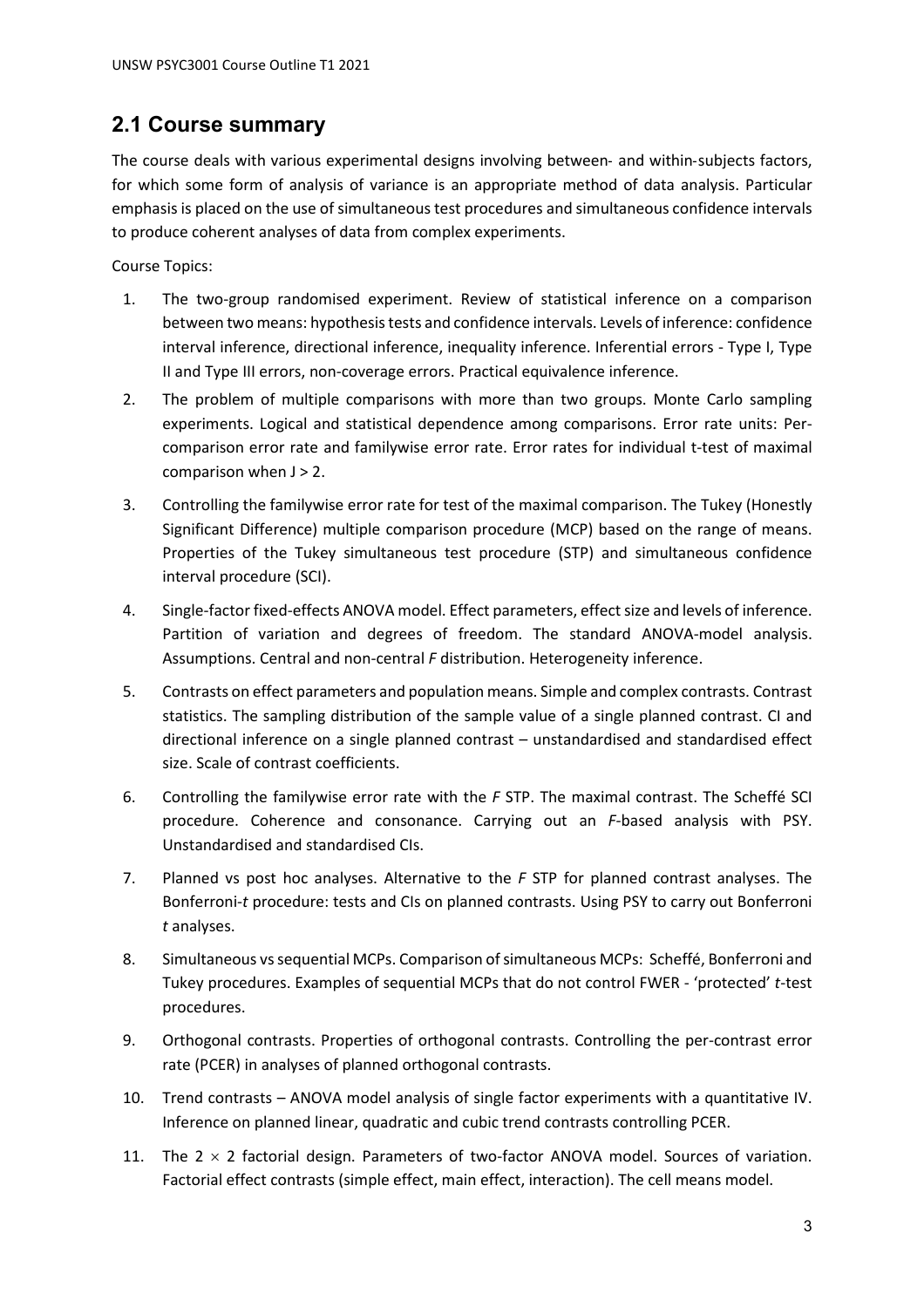- 12. Planned contrasts analysis of *J* × *K* factorial between-subjects design. Bonferroni-*t* procedure for analysis of main effect and interaction contrasts.
- 13. Post-hoc analysis of *J* × *K* factorial between-subjects design. Heterogeneity inference. *F* STPs for main effect and interaction contrasts. Scheffé SCIs.
- 14. Planned and post hoc coherent analyses of *J* × *K* factorial designs allowing for inferences on simple effects. The A (or B) simple-effects model and the A(B) [or B(A)] family of contrasts. The all-factorial-contrasts family.
- 15. Single factor within subjects design. Planned analyses of within subjects contrasts. The MANOVA (multivariate analysis of variance) model vs ANOVA (univariate analysis of variance) model analysis for single-factor within-subjects data. Assumptions.
- 16. Two-factor mixed designs,  $B \times (W)$  with one between subjects factor and one within subjects factor. Planned analyses of main and interaction contrasts, based on the two-factor model. The multivariate vs univariate model for mixed factorial designs. Planned analyses of  $B \times (W)$ factorial designs allowing for inferences on simple effect contrasts.
- 17. Two-factor within-Ss designs, (W  $\times$  W). Planned analyses of main and interaction contrasts based on two-factor multivariate model. Planned analyses allowing for inferences on simple effect contrasts.

### **2.2 Course aims**

This course builds upon the data analytic methods and concepts developed in PSYC2001 and is concerned with data analytic methods that allow for confident inference on generalised comparisons between means (contrasts) for between‐subjects designs with more than *two* groups, and within subjects designs with *two or more* occasions of measurement.

This course aims: (i) to provide students with an understanding of analysis of variance models and associated data analysis methods; (ii) to equip students with skills to choose appropriate data analysis method for a range of experimental designs, and to carry out these analyses using statistical packages such as SPSS and PSY; (iii) to equip you with skills to interpret analysis outcomes and to critically evaluate findings of published experiments.

### **2.3 Course learning outcomes (CLO)**

At the successful completion of this course each student should be able to:

- 1. describe, apply and evaluate different inferential data analysis methods appropriate for single factor and two-way factorial designs with between-subjects and/or within-subjects factors; understand best practice in data analysis methods;
- 2. make heterogeneity inferences for overall tests, and make directional and confident inferences regarding estimates of treatment effects in contrasts analyses;
- 3. carry out a simple effects contrasts analysis of factorial data; carry out a trend contrasts analysis across levels of one or more quantitative factors;
- 4. use a statistical package (such as SPSS) and School of Psychology statistical program PSY to carry out these analyses.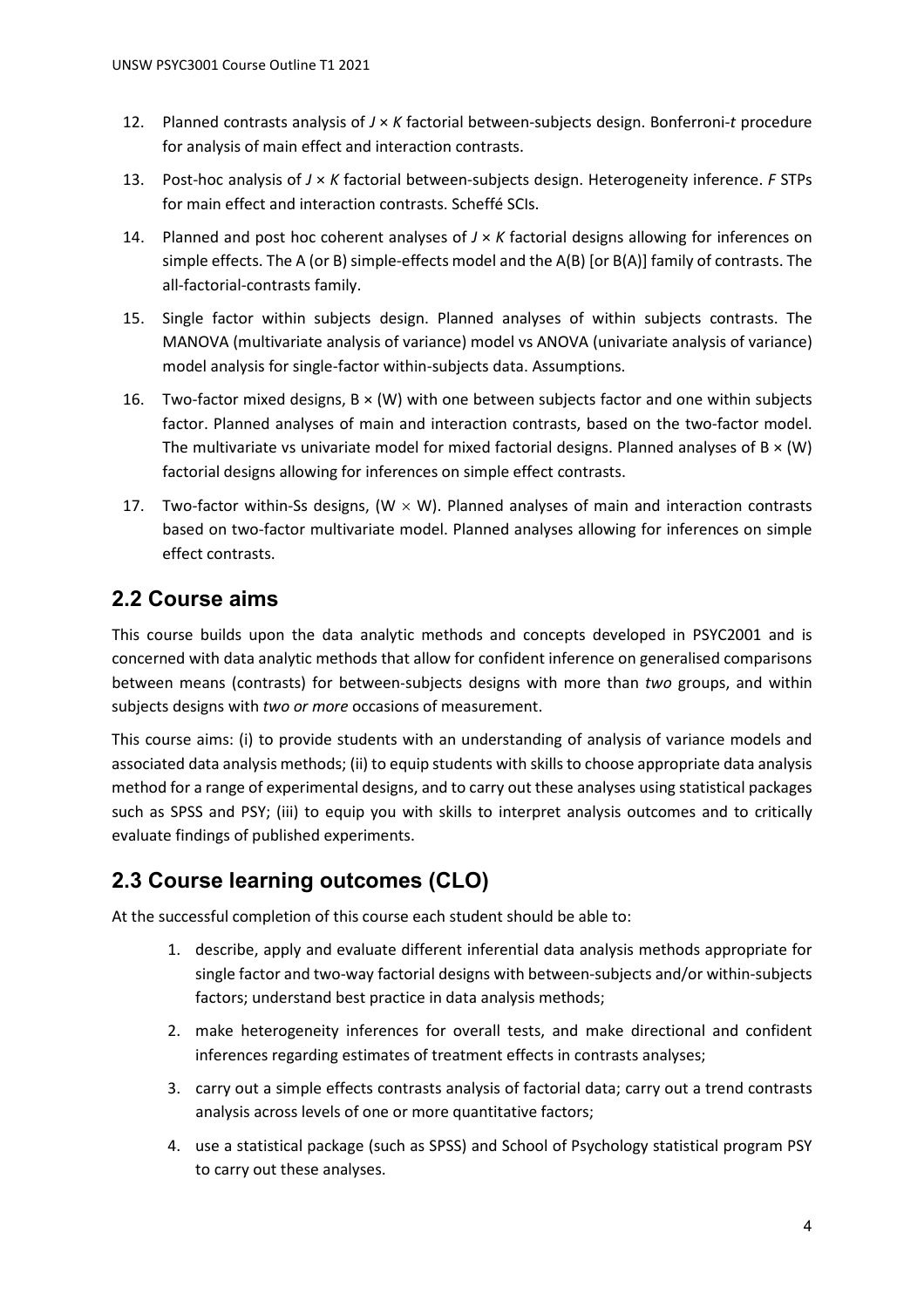# **2.4 Relationship between course and program learning outcomes and assessments**

|                | <b>Program Learning Outcomes</b>             |                                              |                                                 |                                              |                                                           |                                              |                                              |
|----------------|----------------------------------------------|----------------------------------------------|-------------------------------------------------|----------------------------------------------|-----------------------------------------------------------|----------------------------------------------|----------------------------------------------|
| <b>CLO</b>     | 1. Knowledge                                 | 2. Research<br><b>Methods</b>                | 3. Critical<br><b>Thinking Skills</b>           | 4. Values and<br><b>Ethics</b>               | 5. Communication,<br>Interpersonal and<br><b>Teamwork</b> | 6. Application                               | <b>Assessment</b>                            |
| 1 <sub>1</sub> | Lectures,<br>tutorials, online<br>activities | Lectures,<br>tutorials, online<br>activities | Lectures,<br>tutorials,<br>online<br>activities | Lectures,<br>tutorials, online<br>activities |                                                           |                                              | Assignment, Mid-semester<br>test, Final exam |
| 2.             | Lectures,<br>tutorials, online<br>activities | Lectures,<br>tutorials, online<br>activities |                                                 |                                              |                                                           |                                              | Assignment, Mid-semester<br>test, Final exam |
| 3.             | Lectures,<br>tutorials, online<br>activities | Lectures,<br>tutorials, online<br>activities |                                                 |                                              |                                                           | Lectures,<br>tutorials, online<br>activities | Assignment, Mid-semester<br>test, Final exam |
| 4.             | Lectures,<br>tutorials, online<br>activities | Lectures,<br>tutorials, online<br>activities |                                                 |                                              | Lectures, tutorials,<br>online activities                 |                                              | Assignment, Mid-semester<br>test, Final exam |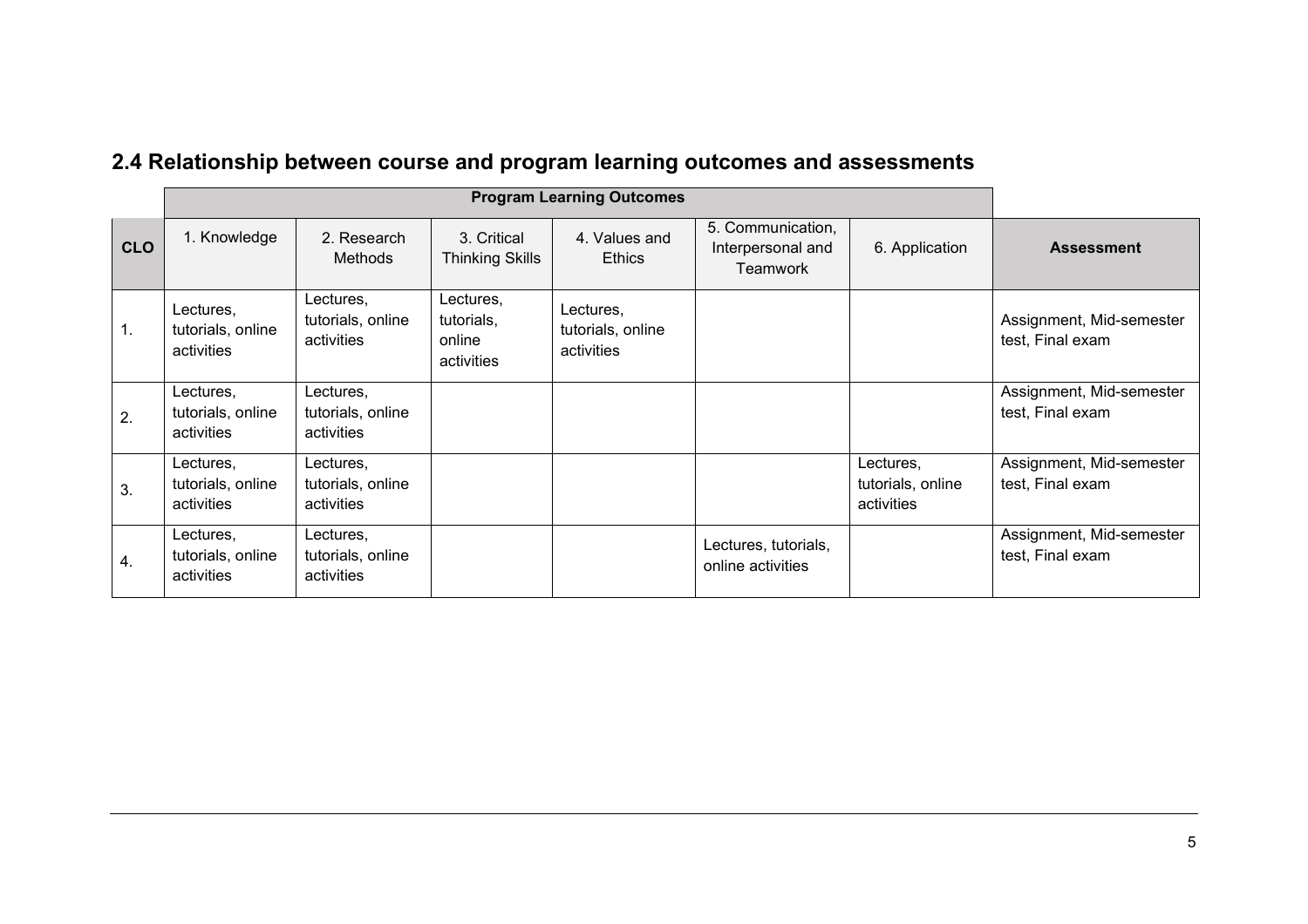# **3. Strategies and approaches to learning**

#### **3.1 Learning and teaching activities**

The methods covered in this course deal with the analysis of data from *experimental* designs, which are often used in the sub-disciplines of cognition, perception, social and developmental psychology, human and animal learning, and applied areas of psychology, and as such are relevant for the associated Level III Psychology Electives.

Course content for each topic will be discussed in Lectures, in the first instance, and then in statistics and computing tutorials. Tutorials provide students with an opportunity to consolidate and apply their understanding of course material. Practice activities will be posted to Moodle on a regular basis.

### **3.2 Expectations of students**

It is expected that students

- are aware of UNSW Assessment policy and understand how to apply for special consideration if they are unable to complete an assignment/exam due to illness and/or misadventure;
- have read through the [School of Psychology Student Guide;](http://www.psy.unsw.edu.au/current-students/student-guide)
- undertake sufficient independent learning each week (recommended at least nine hours of independent learning per week).

Attendance at face to face tutorials and timely completion of online tutorials is an essential requirement of the course, in accordance with [UNSW Assessment Implementation Procedure.](https://www.gs.unsw.edu.au/policy/documents/assessmentimplementationprocedure.pdf)

Formal teaching in this course is via recorded lectures(with accompanying lecture slides) and a weekly two‐hour interactive online or face-to-face tutorial. It is expected that students have viewed the lecture recording for the relevant topic prior to attending the weekly tutorial. Lecture slides, tutorial materials and related activities will be posted to Moodle on a regular basis for each topic.

In order to keep up with this course, you will need to be on track with lecture material. After viewing each lecture recording you should spend some time reviewing your notes and undertaking additional reading where necessary (such as relevant course notes and chapter of the textbook) to ensure that you fully understand the course material for that topic.

Practice activities and selected worked solutions are provided on Moodle for each topic. Students are encouraged to work through these activities after the topic has been covered in lectures and tutorials. If you have course related questions you should ask these in the first instance in your tutorial. You may also email Dr Li, or post your question to the Discussion forum.

An aggregate mark of 50 or higher across the assessments is required to pass the course. Students need not pass each assessment in order to pass the course. Note that students who do not attempt an assessment will receive a mark of 0 for that component.

All news updates and announcements will be posted to Moodle page and/or by email. It is each student's responsibility to check Moodle and your UNSW email regularly to keep up to date.

All assessments for this course will be delivered online and student submissions will be made to a plagiarism checking tool. The final exam for this course will take place during the UNSW examinations period for Term 1.

Students registered with Equitable Learning Service must provide the course co-ordinator with a Letter of Support as soon as they are made available.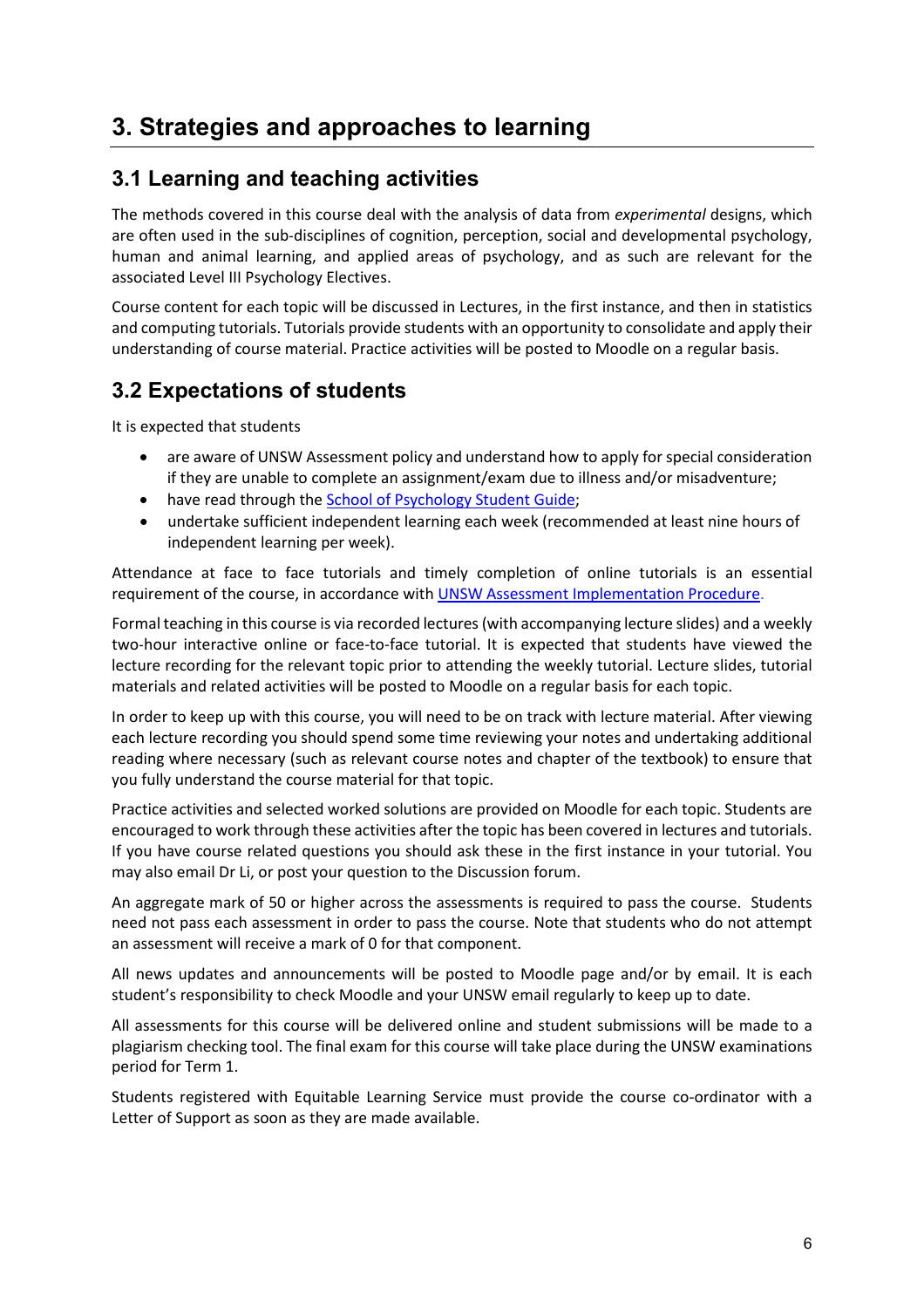# **4. Course schedule and structure**

This course consists of 40 hours of lectures, 18 hours of interactive online/face-to-face tutorials and 4 hours of non-interactive online tutorials. Students are expected to take an additional 90 hours of self-determined study to complete assessments, practice questions, readings, and exam preparation. See Section 2.1 for description of Topics.

| <b>Week</b><br>Schedule subject to change  | <b>Lecture Topics</b>            | <b>Tutorial Topics</b>                        | Self-determined<br><b>Activities</b> |
|--------------------------------------------|----------------------------------|-----------------------------------------------|--------------------------------------|
| Week 1<br>commencing 15/02/2021            | Topic 1<br>Topic 2               | Topic 1<br>Topic 2                            | See Moodle                           |
| Week <sub>2</sub><br>commencing 22/02/2021 | Topic 3<br>Topic 4               | Topic 3<br>Topic 4                            | See Moodle                           |
| Week 3<br>commencing 29/02/2021            | Topic 5<br>Topic <sub>6</sub>    | Topic 5<br>Intro to PSY<br>Topic <sub>6</sub> | See Moodle                           |
| Week 4<br>commencing 08/03/2021            | Topic 7<br>Topic 8               | Topic 7<br>Topic 8                            | See Moodle                           |
| Week <sub>5</sub><br>commencing 15/03/2021 | Topic 9<br>Topic 10<br>Topic 11  | Topic 9<br>Topic 10<br>Topic 11               | See Moodle                           |
| Week 6<br>commencing 22/03/2021            |                                  | Flex week - no classes                        |                                      |
| Week 7<br>commencing 29/03/2021            | Topic 12<br>Topic 13             | Topic 12<br>Topic 13                          | See Moodle                           |
| Week 8<br>commencing 05/04/2021            | Topic 14<br>Topic 15             | Topic 14<br>Topic 15                          | See Moodle                           |
| Week 9<br>commencing 12/04/2021            | Topic 16                         | Topic 16                                      | See Moodle                           |
| Week 10<br>commencing 19/04/2021           | Topic 17<br><b>Course Review</b> | Topic 17                                      | See Moodle                           |

NOTE: Schedule subject to change.

Study period: 24/04/21 – 29/04/21. Exam Period: 30/04/21 – 13/05/21.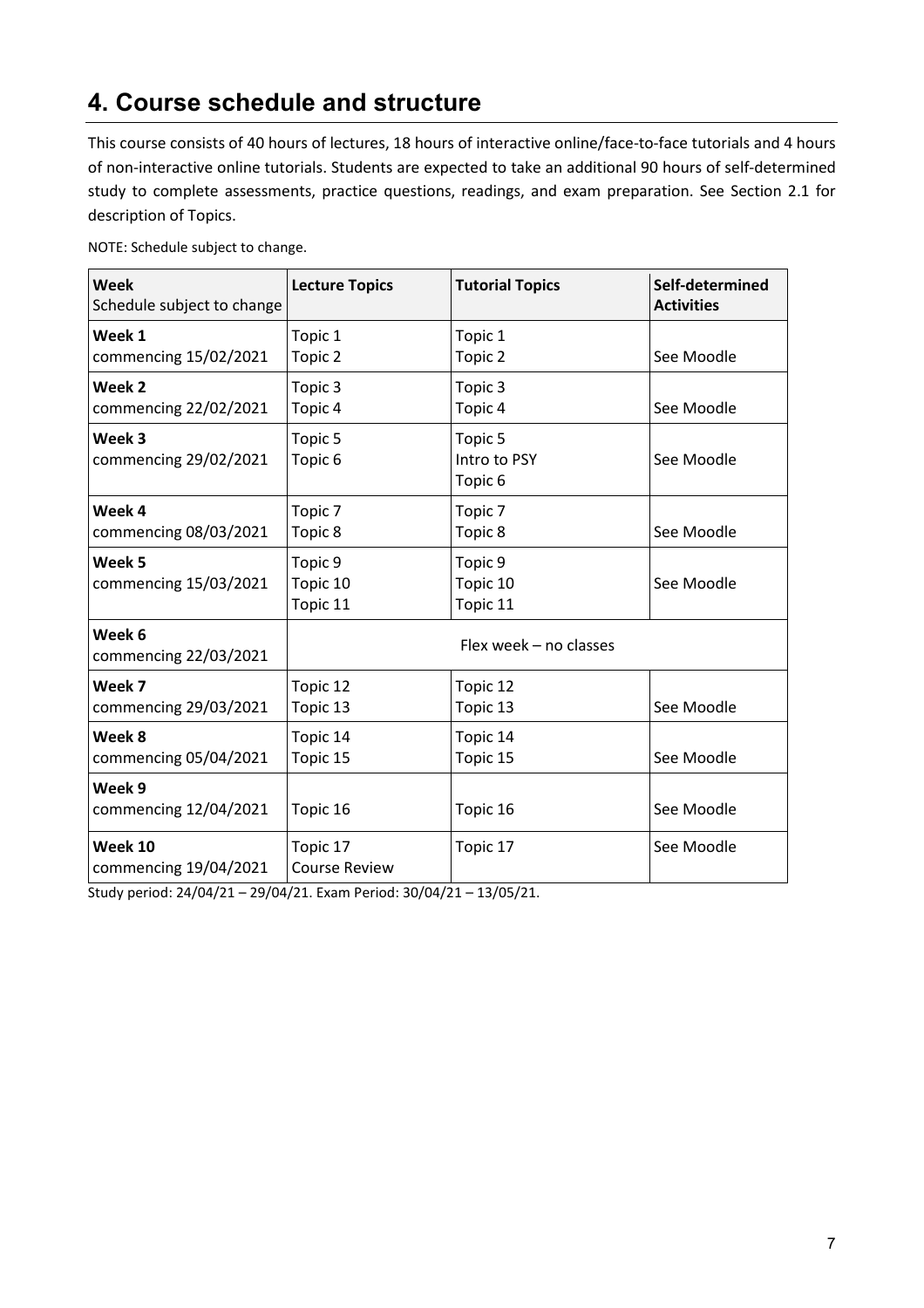### **5. Assessment**

### **5.1 Assessment tasks**

All assessments in this course have been designed and implemented in accordance wit[h UNSW](https://www.gs.unsw.edu.au/policy/documents/assessmentpolicy.pdf)  [Assessment Policy.](https://www.gs.unsw.edu.au/policy/documents/assessmentpolicy.pdf)

| <b>Assessment Task</b>            | Length             | Weight | Mark       | Due date                                                  |
|-----------------------------------|--------------------|--------|------------|-----------------------------------------------------------|
| <b>Assessment 1: Assignment 1</b> | 1500 words         | 20%    | out of 100 | 11pm Monday<br>08/03/2021 (Week 4)                        |
| <b>Assessment 2: Assignment 2</b> | 1500-2000<br>words | 20%    | out of 100 | Submit to Moodle by<br>11pm Monday<br>12/04/2021 (Week 9) |
| <b>Assessment 3: Final exam</b>   | 2 hours            | 60%    | out of 100 | Exam period                                               |

**Assessment 1:** An Assignment worth 20% of the course is due by **11pm AEDT Monday March 8 2020 (Week 4)** and is to be submitted to the Turnitin link on Moodle. The exercise will be set at the end of Week 1 and will cover material drawn from Topics 1-5. This assignment will require you, among other things to carry out statistical analyses using SPSS.

**Assessment 2:** An Assignment worth 20% of the course mark is due by **11pm AEDT Monday of Week 9 (12/04/2020)** and is to be submitted to the Turnitin link on Moodle. This exercise will cover material drawn from Topics 9 - 13. The exercise will be set in Week 6 and will require you, among other things, to carry out a contrasts analysis using the PSY statistical program.

**Assessment 3:** A two‐hour Final Exam worth 60% of your course mark will be held during the T1 Examination period. Further information will be released regarding the final exam closer to the date.

**UNSW grading system:** <https://student.unsw.edu.au/grades>

**UNSW assessment policy:** <https://student.unsw.edu.au/assessment>

### **5.2 Assessment criteria and standards**

Further details and marking criteria for each assessment will be provided to students closer to the assessment release date (see 4.1: [UNSW Assessment Design Procedure.](https://www.gs.unsw.edu.au/policy/documents/assessmentdesignprocedure.pdf)

### **5.3 Submission of assessment tasks**

**Assessments 1 & 2:** In accordance with UNSW Assessment Policy the Assignment must be submitted online via Turnitin. No paper or emailed copies will be accepted.

**Late penalties**: deduction of marks for late submissions will be in accordance with School policy (see: [School of Psychology Student Guide\)](http://www.psy.unsw.edu.au/current-students/student-guide).

**Special Consideration:** Students who are unable to complete an assessment task by the assigned due date can apply for special consideration.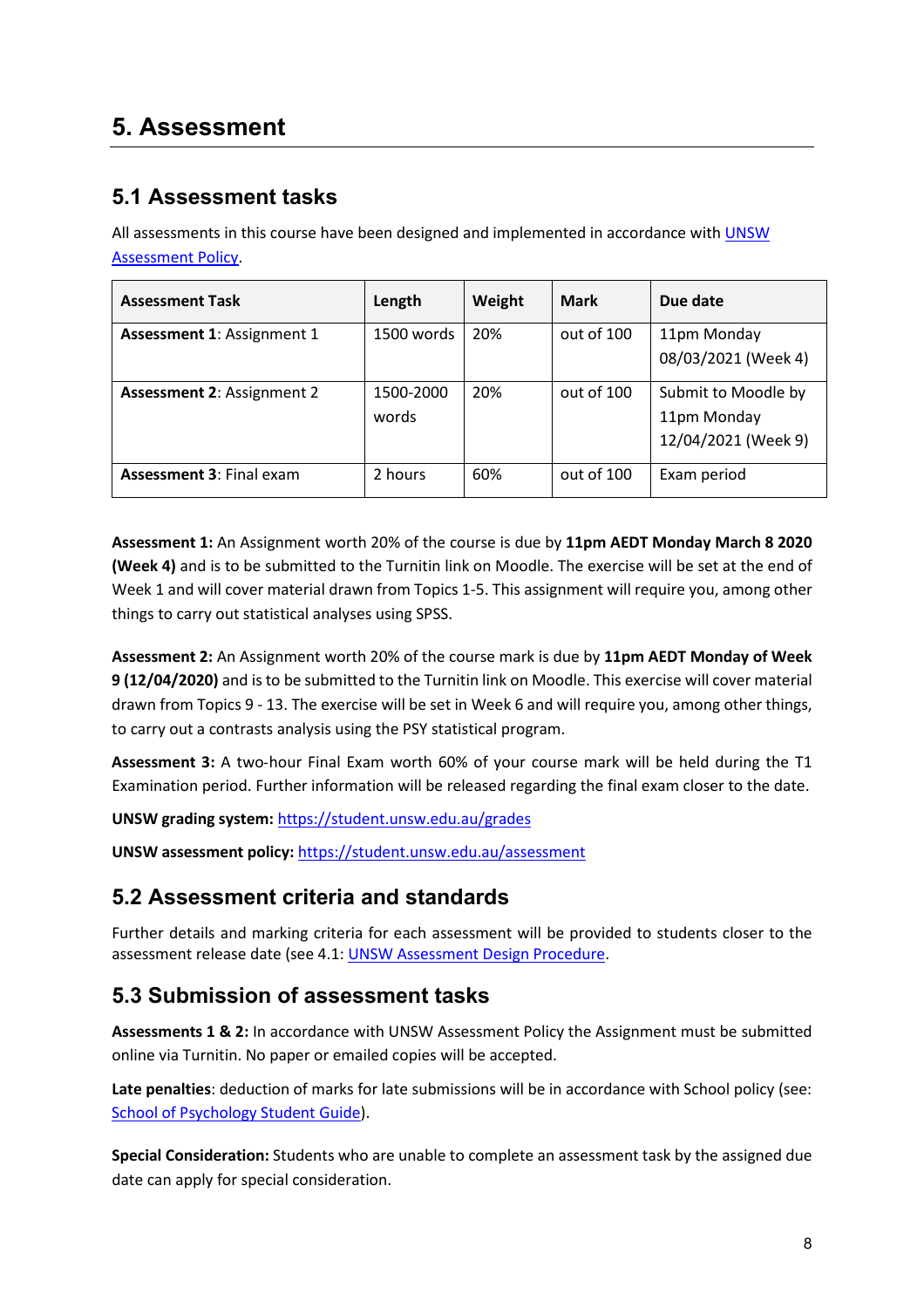UNSW operates under a Fit to Sit/ Submit rule for all assessments. If a student wishes to submit an application for special consideration for an exam or assessment, the application must be submitted **prior to the** start of the exam or **before** an assessment is submitted. If a student sits the exam/ submits an assignment, they are declaring themselves well enough to do so.

Special consideration applications must be submitted to the online portal along with Third Party supporting documentation. Students who have experienced significant illness or misadventure during the assessment period may be eligible. Only circumstances deemed to be outside of the student's control are eligible for special consideration. Except in unusual circumstances, the duration of circumstances impacting academic work must be more than 3 consecutive days, or a total of 5 days within the teaching period. In the case of the assignment, if approved, students may be given an extended due date to complete the assignment, or a supplementary assessment may be set.

See [https://student.unsw.edu.au/special-consideration.](https://student.unsw.edu.au/special-consideration)

**Supplementary assessment**: will be subject to approval and implemented in accordance with UNSW Assessment Implementation Procedure.

**Supplementary examination:** will be made available for students with approved special consideration application and implemented in accordance with UNSW Assessment Policy. Students are reminded that the School of Psychology offers **one opportunity only** to sit a supplementary exam.

#### **5.4. Feedback on assessment**

Feedback on all pieces of assessment in this course will be provided in accordance with UNSW Assessment Policy.

| <b>Assessment</b> | When                                           | How                     |
|-------------------|------------------------------------------------|-------------------------|
| Assessment 1      | Ten working days after the assessment<br>date. | Feedback from Turnitin. |
| Assessment 2      | Ten working days after the assessment<br>date. | Feedback from Turnitin. |
| Final exam        | N/A                                            | N/A                     |

# **6. Academic integrity, referencing and plagiarism**

The APA  $(7<sup>th</sup>$  edition) referencing style is to be adopted in this course. Students should consult the publication manual itself (rather than third party interpretations of it) in order to properly adhere to APA style conventions. Students do not need to purchase a copy of the manual, it is available in the library or online. This resource is used by assessment markers and should be the only resource used by students to ensure they adopt this style appropriately.

**Referencing** is a way of acknowledging the sources of information that you use to research your assignments. You need to provide a reference whenever you draw on someone else's words, ideas or research. Not referencing other people's work can constitute plagiarism.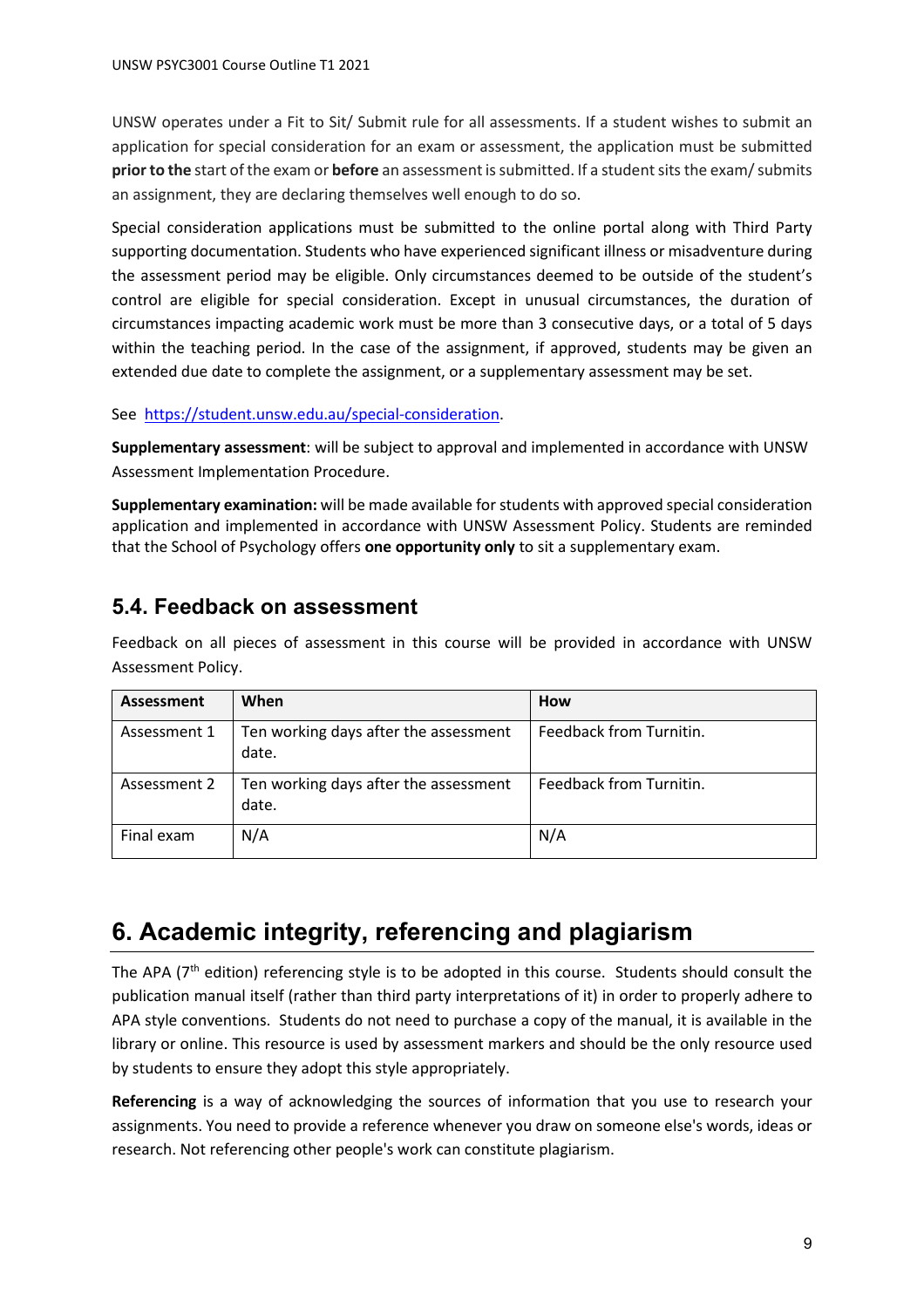Further information about referencing styles can be located at <https://student.unsw.edu.au/referencing>

**Academic integrity** is fundamental to success at university. Academic integrity can be defined as a commitment to six fundamental values in academic pursuits**:** honesty, trust, fairness, respect, responsibility and courage.*[1](#page-9-0)* At UNSW, this means that your work must be your own, and others' ideas should be appropriately acknowledged. If you don't follow these rules, plagiarism may be detected in your work.

Further information about academic integrity and **plagiarism** can be located at:

- The *Current Students* site <https://student.unsw.edu.au/plagiarism>*,* and
- The *ELISE* training site <https://subjectguides.library.unsw.edu.au/elise>

The *Conduct and Integrity Unit* provides further resources to assist you to understand your conduct obligations as a student[: https://student.unsw.edu.au/conduct.](https://student.unsw.edu.au/conduct)

| <b>Course information</b>         | The PSYC3001 Moodle site provides course information and          |
|-----------------------------------|-------------------------------------------------------------------|
|                                   |                                                                   |
|                                   | lecture slides, course notes and tutorial exercises, practice     |
|                                   | questions and activities, discussion forum and announcements,     |
|                                   | course resources. Most students should find that the lecture      |
|                                   | slides, course notes, tutorial handouts, practice questions and   |
|                                   | solutions provide enough material for understanding the           |
|                                   | course content and completing the assessments.                    |
| <b>Textbook (recommended)</b>     | Bird, K.D. (2004). Analysis of Variance via Confidence Intervals. |
|                                   | London: Sage Publications. NOTE: available <i>online</i> via UNSW |
|                                   | Library                                                           |
| <b>Additional Reference</b>       | Keppel, G., & Wickens, T. D. (2004). Design and Analysis: A       |
|                                   | Researcher's Handbook. (4th Ed.). Upper Saddle River, NJ:         |
|                                   | Pearson.                                                          |
| <b>Required materials</b>         | Students should bring a calculator to each tutorial, and to the   |
|                                   | Mid-semester test and Final Exam. Note: Students are required     |
|                                   | to use a UNSW approved calculator for the Final Exam.             |
|                                   | Information regarding this matter can be found on MyUnsw.         |
|                                   |                                                                   |
|                                   | <b>School of Psychology Student Guide.</b>                        |
| <b>Recommended internet sites</b> | <b>UNSW Library</b>                                               |
|                                   | <b>UNSW Learning centre</b>                                       |
|                                   | <b>ELISE</b>                                                      |

# **7. Readings and resources**

<span id="page-9-0"></span><sup>1</sup> International Center for Academic Integrity, 'The Fundamental Values of Academic Integrity', T. Fishman (ed), Clemson University, 2013.